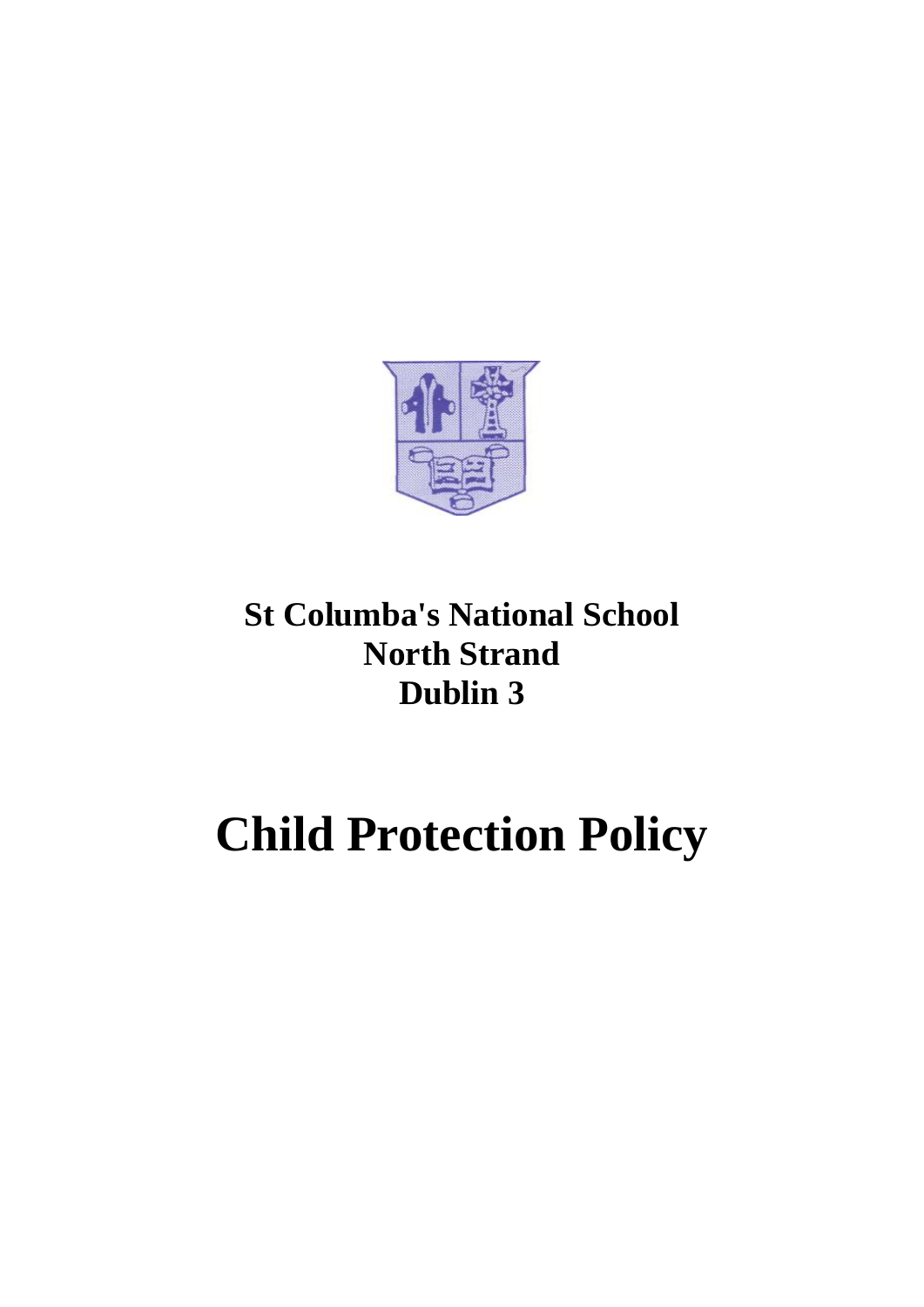# **Child Protection Policy**

#### **This policy has been reviewed in line with the revised Children First: National Guidance for the Protection and Welfare of Children (2011). It was adopted by the Board of Management, Parents and Teachers on November 30th 2011.**

This Policy has been informed by the:

- 1. Children First: National Guidance for the Protection and Welfare of Children, (Revised 2011)
- 2. Child Protection Guidelines and Procedures, Department of Education and Science, 2001.
- 3. Child Protection and Welfare Practice Handbook HSE (2011)

This Policy attempts to summarise these documents. The Primary aim of these guidelines is to give direction to all personnel in dealing with allegations/suspicions of child abuse.

#### What are the main categories of abuse?

**Neglect:** Where a child's need for food, warmth, shelter, nurturance and safety are not provided, to the extent that the child suffers significant harm.

**Emotional Abuse:** Where the child's need for affection, approval and security is not being met and has not been met for some time by their parent/carer.

**Physical Abuse:** Where the child is assaulted or injured in some way that is deliberate.

**Sexual Abuse:** Where the child is used sexually, by others.

These definitions are covered in greater detail in Children First: National Guidance for the Protection and Welfare of Children (2011) Part 2 (pages 8 & 9) and Appendix 1 (pages 70-74). Child Protection and Welfare Practice Handbook (2011) Section 1.4 / 1.5

#### When a child discloses

The safety and wellbeing of children must be a priority for all those working in / for schools. The following advice should be followed when a child discloses to any adult:

- Listen to the child
- $\bullet$  Do not ask leading questions
- Keep calm offer reassurance
- $\bullet$  Explain that further help will be sought it cannot be kept a secret
- Record the discussion accurately and retain the record

#### Guidelines for the recognition of child abuse

A list of indicators is contained in Appendix 1 "Children First" pages 70-74. No one indicator should be seen as conclusive.

There are commonly three strategies:

- 1. Considering the possibility
- 2. Looking out for signs
- 3. Recording the information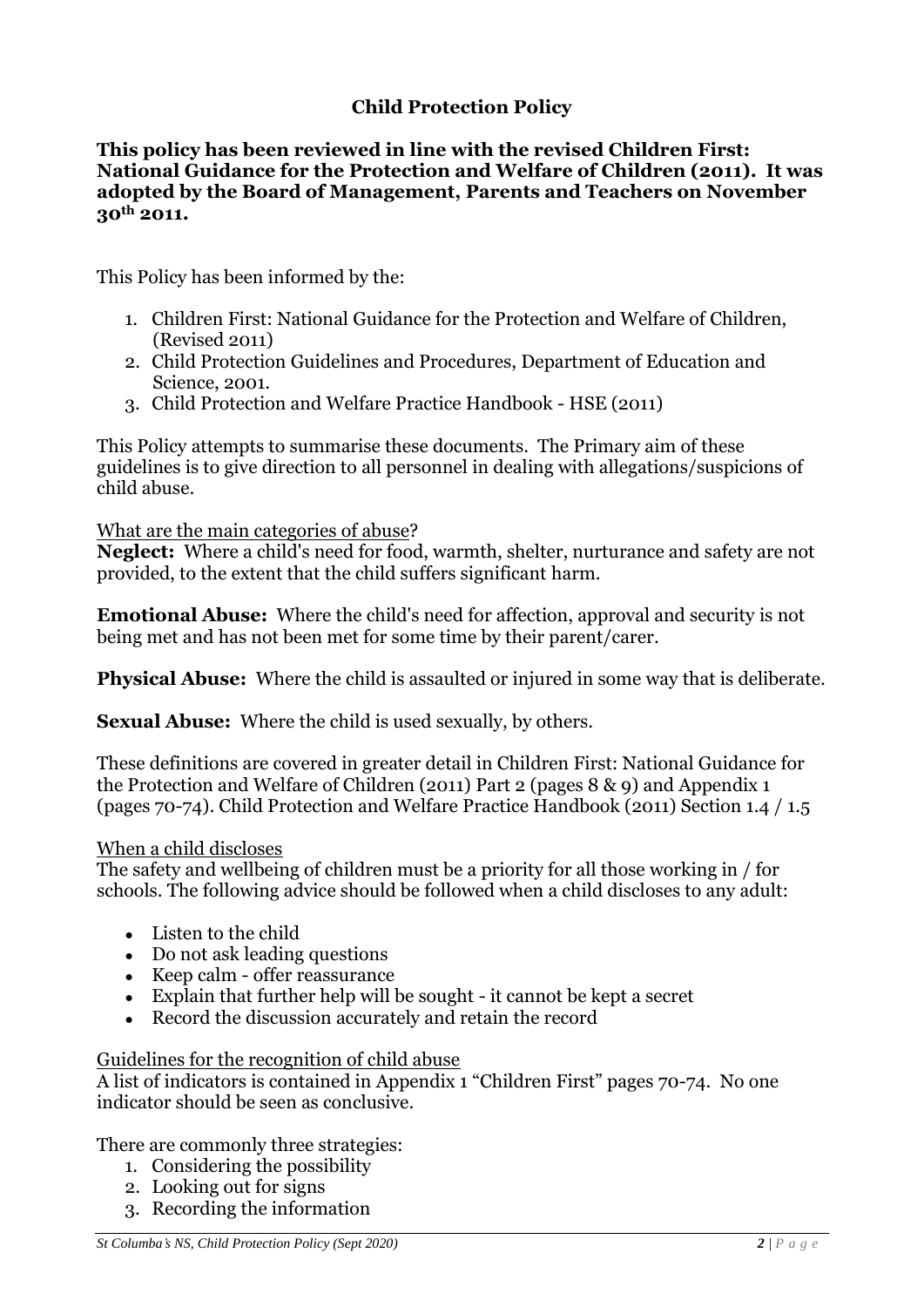Even then, a child's situation and family circumstances should be considered, bearing in mind that child abuse is not restricted to any socio-economic group, gender or culture.

#### Designated Liaison Person

The Board of Management must appoint a Designated Liaison Person - DLP - who is responsible for reporting to TUSLA (the Child and Family Agency) or the Gardaí and a Deputy Designated Liaison Person – DDLP. The DLP must follow procedures as in the Guidelines. A standard Reporting Form is available in the Guidelines (Appendix 3, pages 78 & 79).

It is the responsibility of TUSLA to investigate and/or interview all concerned, not the DLP.

The names of the DLP and the DDLP shall be displayed on a notice on the school notice board.

# Confidentiality

All information regarding concerns of possible child abuse should only be shared on a "need to know" basis. For instance, a parent/guardian will not be informed of reporting if it puts the child at further risk. This decision must be recorded.

In emergency situations, where TUSLA cannot be contacted and the child appears to be at risk, the Gardaí should be contacted immediately.

The Chairperson will normally be informed in advance of a report being made, but if immediate action is necessary, the Chairperson will be informed after the submission.

# Protection of persons reporting child abuse

The Protection of Persons Reporting Child Abuse Act 1998, provides immunity from civil liability to persons who report "reasonably and in good faith" to an appropriate person. This Act provides cover for all employees and all forms of discrimination up to and including dismissal; for clarity see below:-

(1) A person who, apart from this section, would be so liable shall not be liable in damages in respect of the communication, whether in writing or otherwise, by him or her to an appropriate person of his or her opinion that-

(a) a child has been or is being assaulted, ill-treated, neglected or sexually abused, or

(b) a child's health, development or welfare has been or is being avoidably impaired or neglected,

unless it is proved that he or she has not acted reasonably and in good faith in forming that opinion and communicating it to the appropriate person.

(2) The reference in *subsection (1) of this section* to liability in damages shall be construed as including a reference to liability to be the subject of an order providing for any form of relief.

Where the person provides information to the DLP or the Board Chairperson in the event that the information is wrong and could be seen to be a defamatory statement, the defence of qualified privilege would be available to such a person who has acted in good faith.<sup>1</sup>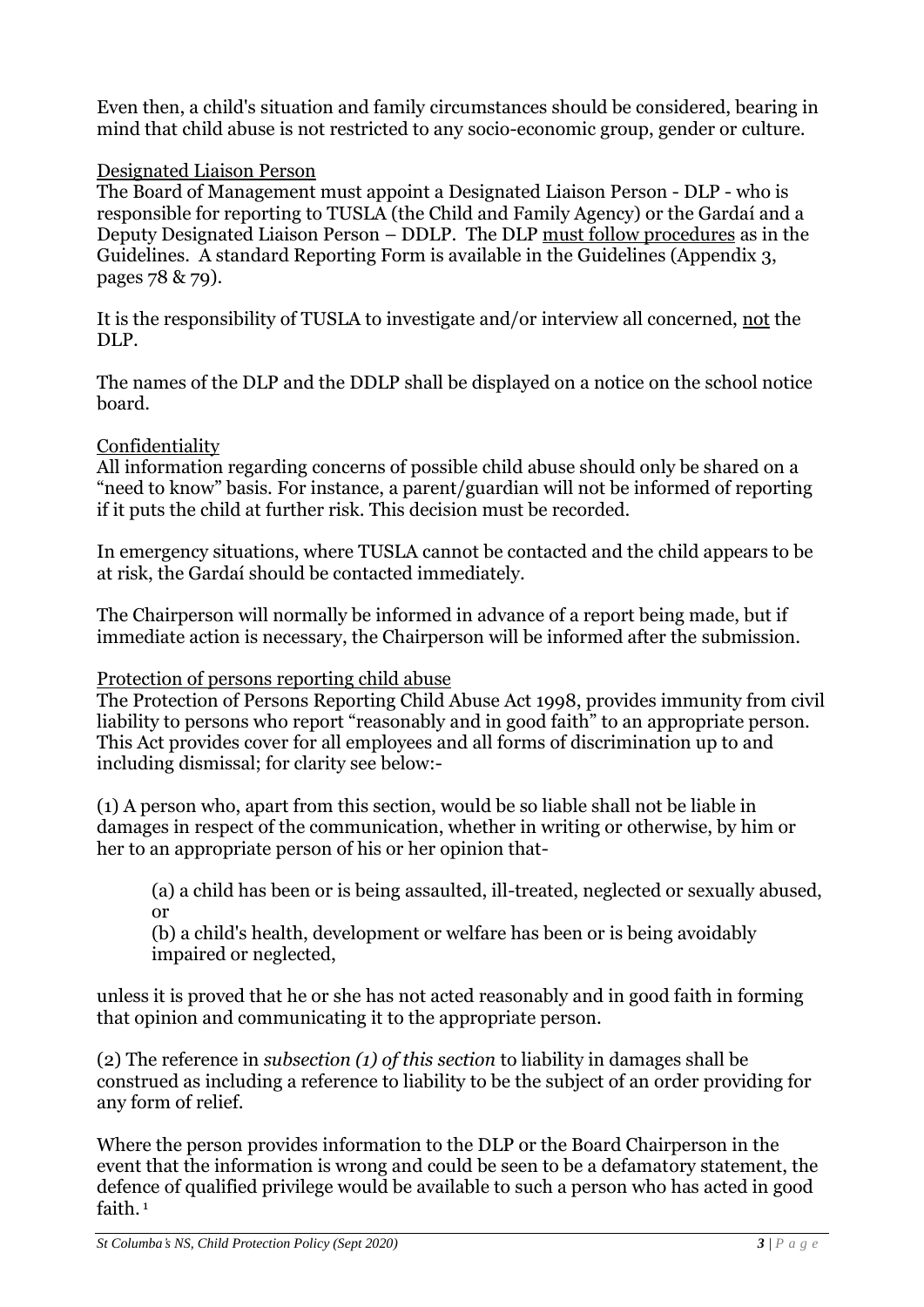## Freedom of Information Act

Members of the public may access reports relating to them through the Freedom of Information Acts 1997 and 2003. However, the Act also provides that public bodies may refuse access to information received by them in confidence.

Allegations or suspicions re. a school employee

If an allegation of abuse is made against an employee, the most important consideration for the Board of Management is the protection and safety of the children, while the employee must be treated fairly, mindful of damage that can be done through false or malicious claims. The DLP only deals with the reporting to TUSLA, while the Chairperson and Board addresses the employment issue.

School employees, who receive allegations about, or suspect another employee, should report to the DLP. (See standard reporting procedures in section 3 of the Guidance document). [If the allegation is against the DLP, the Chairperson will assume the responsibility for reporting the matter to TUSLA.] The employee, the Chairperson and the DLP should inform the employee privately, that:

- 1. An allegation has been made against him/her.
- 2. The nature of the allegation.
- 3. Whether or not TUSLA or the Gardaí has been/will be informed.

The employee should be given a copy of the written allegation and any other relevant documentation. A written response should be obtained within a specific timeframe. If the nature of the allegation warrants immediate action the Board should be convened. Legal advice should be sought if administrative leave is being advised. This would not imply any degree of guilt, but is necessary for an investigation. The Department of Education and Skills should be informed of such advice. Strict confidentiality must be maintained by all Board members to respect due process and natural justice for all concerned.

At a meeting of the Board of Management on 12th March 2019, it was agreed that the following procedures would apply to child protection procedures in our school:-

That the Board of Management would confirm and ratify the names of the Designated Liaison and Deputy Designated Liaison persons in the area of child protection at the first Board of Management meeting of each academic year.

That the Child Protection Policy of our school shall be reviewed annually at the first Board of Management meeting of each calendar year and that this would include an audit of the Risk Assessment document.

That the Risk Assessment document shall be a living document and that it can be modified by the Board of Management or in urgent circumstances, by the Principal and staff of the school as the need arises.

# **School Year 2020-2021**

Designated Liaison Person (DLP) – Ann Creaner Deputy Designated Liaison Person (DDLP) – Emma Walkin

The Designated Liaison person shall normally be the Principal Teacher and the Deputy Designated Liaison Person shall be the Deputy Principal.